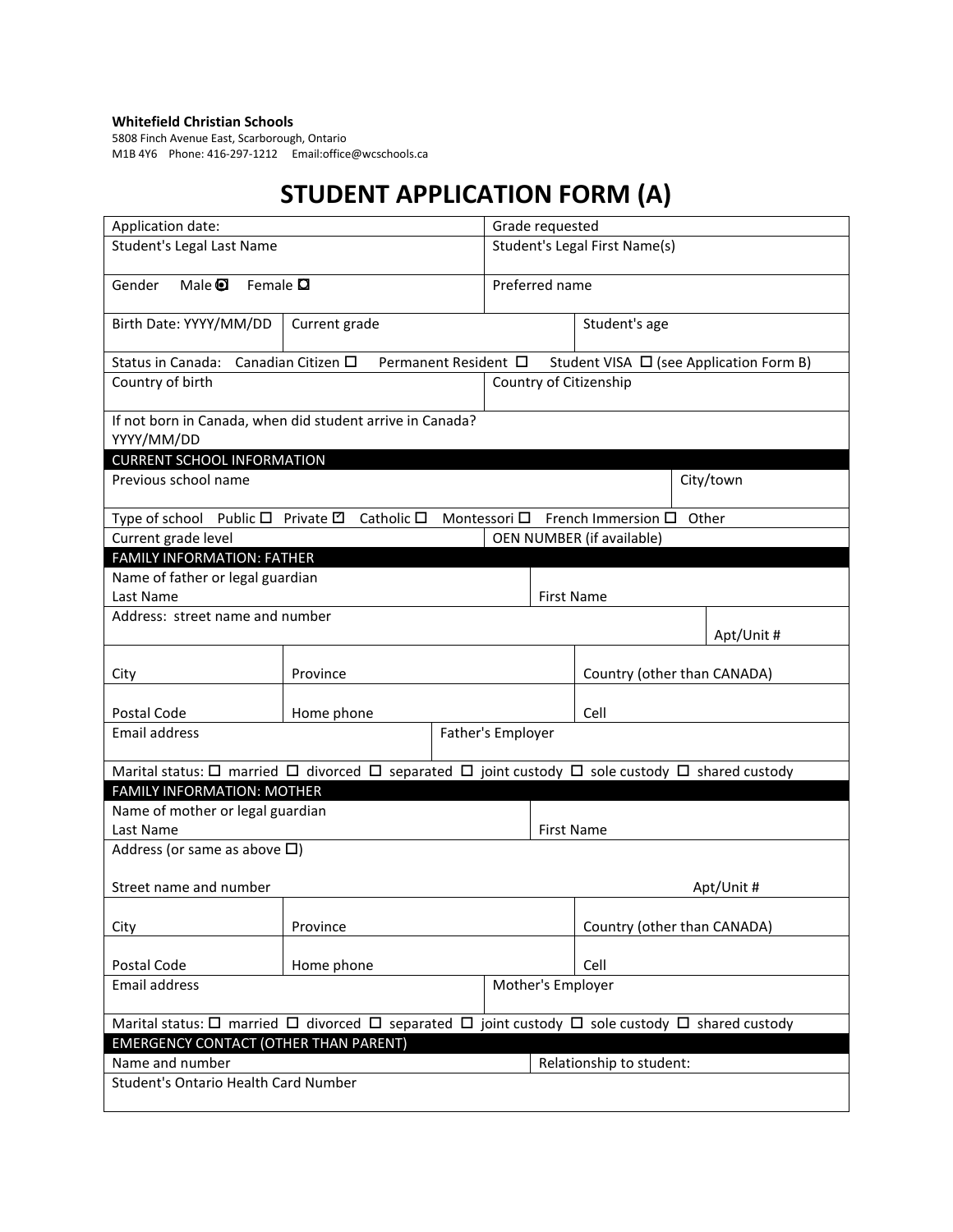| <b>CHURCH INFORMATION</b>                                                                                          |      |                             |  |  |  |  |  |  |
|--------------------------------------------------------------------------------------------------------------------|------|-----------------------------|--|--|--|--|--|--|
| What church do you attend?                                                                                         | City | How long have you attended? |  |  |  |  |  |  |
|                                                                                                                    |      |                             |  |  |  |  |  |  |
| Do you attend church regularly as a family? Yes                                                                    | No   |                             |  |  |  |  |  |  |
| Does the student being enrolled attend church regularly? Yes                                                       | No   |                             |  |  |  |  |  |  |
| If different than above, which church does the student attend?                                                     |      |                             |  |  |  |  |  |  |
| Name and contact information of your pastor:                                                                       |      |                             |  |  |  |  |  |  |
| How would you explain the gospel to your child and is the gospel important to you?                                 |      |                             |  |  |  |  |  |  |
|                                                                                                                    |      |                             |  |  |  |  |  |  |
|                                                                                                                    |      |                             |  |  |  |  |  |  |
|                                                                                                                    |      |                             |  |  |  |  |  |  |
|                                                                                                                    |      |                             |  |  |  |  |  |  |
| As a parent/guardian, do you have a personal relationship with Jesus Christ?                                       |      | No<br>Yes                   |  |  |  |  |  |  |
| PROOF OF CONVERSION RECORD OF PARENT/GUARDIAN                                                                      |      |                             |  |  |  |  |  |  |
| As a parent/guardian, briefly describe your relationship with Jesus Christ:                                        |      |                             |  |  |  |  |  |  |
|                                                                                                                    |      |                             |  |  |  |  |  |  |
|                                                                                                                    |      |                             |  |  |  |  |  |  |
|                                                                                                                    |      |                             |  |  |  |  |  |  |
|                                                                                                                    |      |                             |  |  |  |  |  |  |
|                                                                                                                    |      |                             |  |  |  |  |  |  |
|                                                                                                                    |      |                             |  |  |  |  |  |  |
|                                                                                                                    |      |                             |  |  |  |  |  |  |
|                                                                                                                    |      |                             |  |  |  |  |  |  |
|                                                                                                                    |      |                             |  |  |  |  |  |  |
|                                                                                                                    |      |                             |  |  |  |  |  |  |
|                                                                                                                    |      |                             |  |  |  |  |  |  |
|                                                                                                                    |      |                             |  |  |  |  |  |  |
|                                                                                                                    |      |                             |  |  |  |  |  |  |
|                                                                                                                    |      |                             |  |  |  |  |  |  |
|                                                                                                                    |      |                             |  |  |  |  |  |  |
|                                                                                                                    |      |                             |  |  |  |  |  |  |
|                                                                                                                    |      |                             |  |  |  |  |  |  |
|                                                                                                                    |      |                             |  |  |  |  |  |  |
|                                                                                                                    |      |                             |  |  |  |  |  |  |
|                                                                                                                    |      |                             |  |  |  |  |  |  |
|                                                                                                                    |      |                             |  |  |  |  |  |  |
|                                                                                                                    |      |                             |  |  |  |  |  |  |
|                                                                                                                    |      |                             |  |  |  |  |  |  |
|                                                                                                                    |      |                             |  |  |  |  |  |  |
|                                                                                                                    |      |                             |  |  |  |  |  |  |
| Does your spouse share your convictions? If no, is he/she in agreement with this application? Yes $\Box$ No $\Box$ |      |                             |  |  |  |  |  |  |
|                                                                                                                    |      |                             |  |  |  |  |  |  |
| REFERRAL INFORMATION                                                                                               |      |                             |  |  |  |  |  |  |
| How did you hear about the school?                                                                                 |      |                             |  |  |  |  |  |  |
| $\Box$ a school family $\Box$ church $\Box$ other                                                                  |      |                             |  |  |  |  |  |  |
| Why are you considering Whitefield?                                                                                |      |                             |  |  |  |  |  |  |
|                                                                                                                    |      |                             |  |  |  |  |  |  |
|                                                                                                                    |      |                             |  |  |  |  |  |  |
|                                                                                                                    |      |                             |  |  |  |  |  |  |
|                                                                                                                    |      |                             |  |  |  |  |  |  |